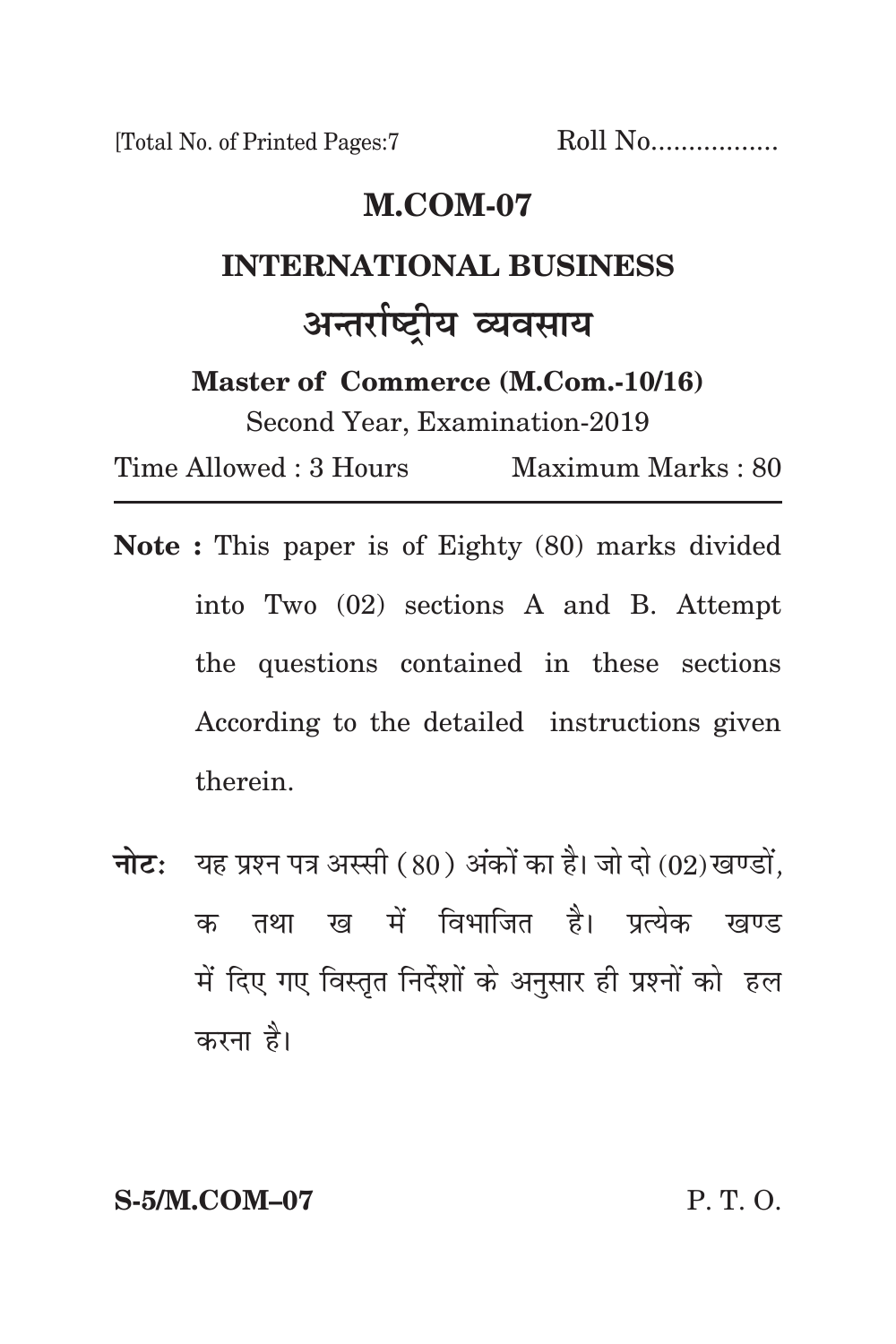## Section-A/**खण्ड-**'क'

(Long Answer type Questions/दीर्घ उत्तरीय प्रश्न)

- Note: Section-'A' contains Five (05) long Answer type questions of Fifteen (15) marks each. Learners are required to Answer any three (03) questions only.  $(3 \times 15 = 45)$
- नोट: खण्ड-'क' में पाँच (05) दीर्घ उत्तरों वाले प्रश्न दिए गए हैं. प्रत्येक प्रश्न के लिए पन्द्रह (15) अंक निर्धारित हैं शिक्षार्थियों को इनमें से केवल तीन (03) प्रश्नों के उत्तर देने हैं।
- 1. Enumerate various theories of international business. Which theory you feel in best? Evaluate the merits and demerits of fair best theory. अन्तर्राष्टीय व्यवसाय के विभिन्न सिद्धान्तों का वर्णन कोजिए। इनमें से किस सिद्धान्त को आप सर्वश्रेष्ठ मानते हैं? इस सर्व श्रेष्ठ सिद्धान्त के गुण/दोषों की विवेचन कोजिए।

**S-5/M.COM–07** 2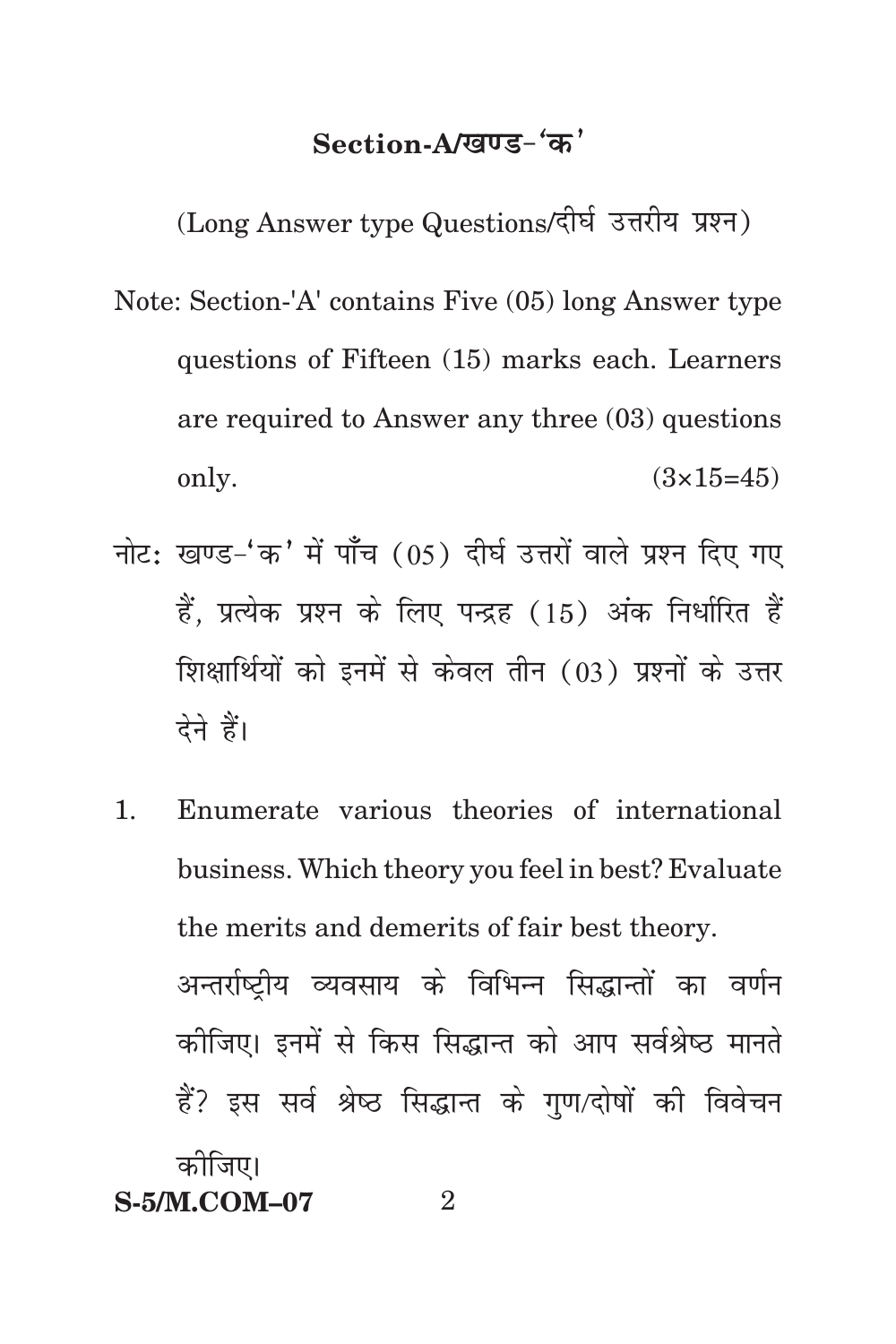2. You are the manufacturer of a product which has assured market in middle east countries you intend to export your product to these countries write the procedure you will have to adopt is this regard.

आप एक वस्तु के निर्माता हैं उस वस्तु की मध्य पूर्व राष्ट्रो .<br>में सुनिश्चित बाजार है। अपने इन देशों को इस वस्तु के निर्यात का निर्णय किया है। निर्यात हेतू अपनायी जाने वाली क्रिया विधि का वर्णन कोजिए।

3. What do you mean by international business. Write the specific problems of international business. Illustrate your answer in Indian context.

अन्तर्राष्ट्रीय व्यवसाय से आप क्या समझते हैं? अन्तर्राष्ट्रीय व्यवसाय में आने वाली विशिष्ट समस्याओं का वर्णन कोजिए। अपना उत्तर भारतीय संदर्भ में प्रस्तुत कोजिए।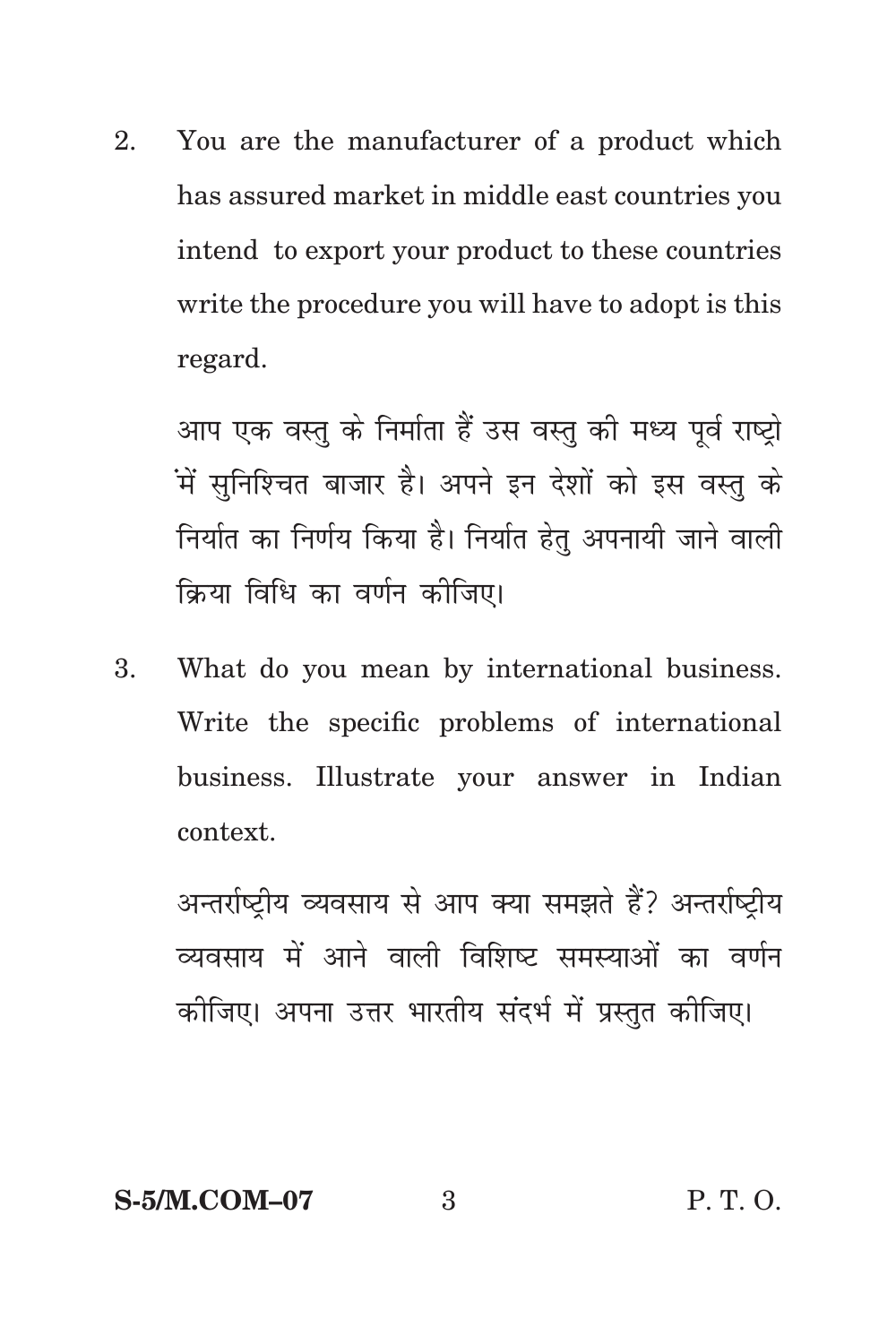4. Write a detailed note on Foreign Trade Policy of Government of India.

भारत सरकार की विदेशी व्यापार नीति पर एक विस्तृत लेख लिखिए।

5. What do you mean by multinational corporations (MNCS) in what ways Multi national corporations affect the economy of the host countries? बह राष्ट्रीय निगम से आप क्या समझते है? बह राष्टीय निगम जिस राष्ट्र में जाते है वहां की अर्थ व्यवस्था को किस प्रकार प्रभावित करते हैं?

#### **Section-B/***ख***ण्ड-ख**

(Short answer type questions/ लघु उत्तरीय प्रश्न)

- Note: Section -B Contains Eight (08) short Answer type questions of Seven (07) marks each. Learners are required to answer any Five (05) questions only.  $(5 \times 7 = 35)$
- नोट: खण्ड-'ख' में आठ  $(08)$  लघ उत्तरीय वाले प्रश्न दिए गए हैं। प्रत्येक प्रश्न के लिए सात (07) अंक निर्धारित हैं। शिक्षार्थियों को इनमें से केवल पाँच (05) प्रश्नों के उत्तर देने हैं।

## **S-5/M.COM–07** 4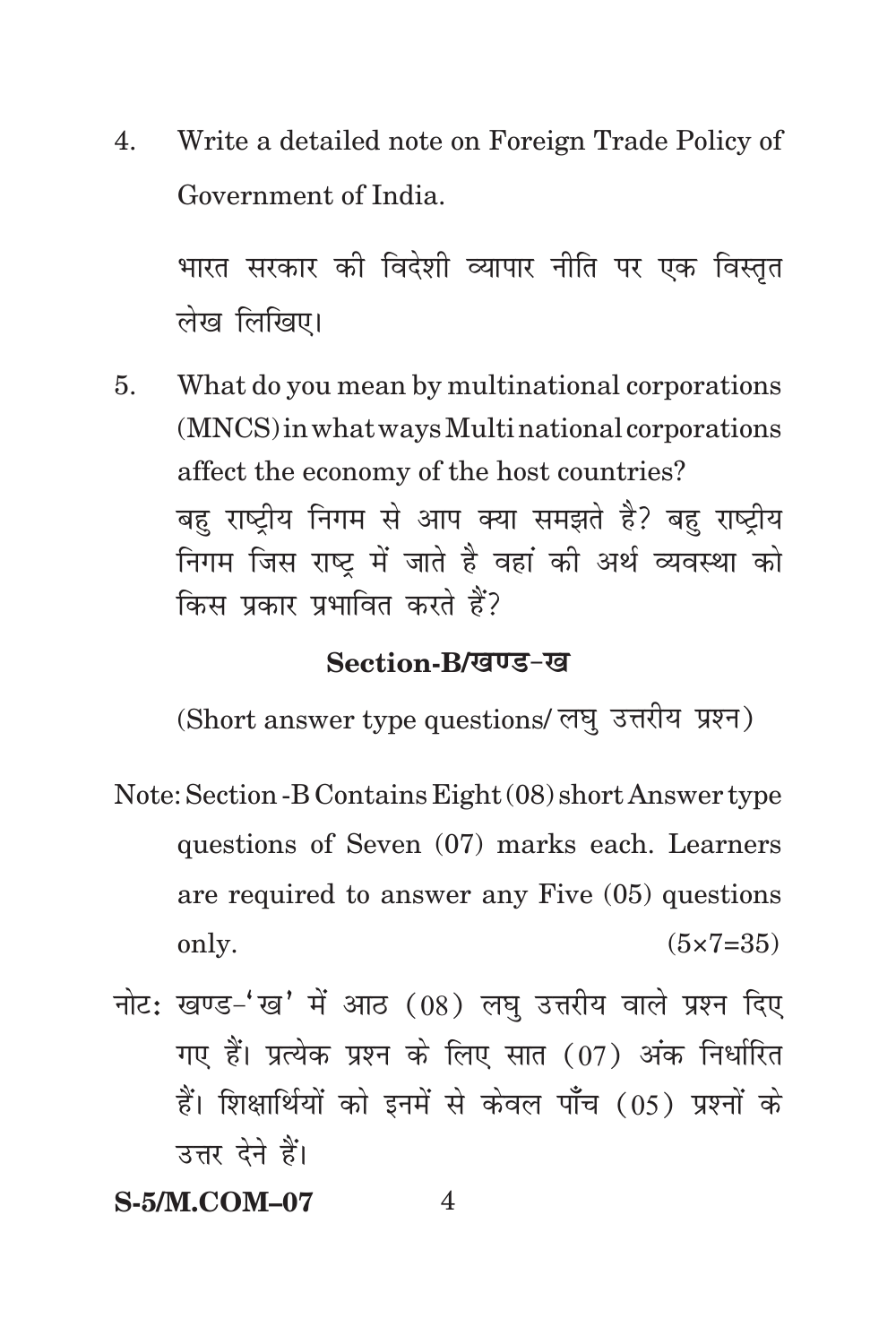1. When and why world Trade Organization (WTO) was established?

विश्व व्यापार संगठन की स्थापना कब और क्यों की गयी थी $\overline{?}$ 

2. Differentiate between balance of payment and balance of trade.

भगतान शेष और व्यापार दोष में अन्तर स्पष्ट कीजिए।

3. Write name of the countries that are members of SAARC.

सार्क (दक्षेस) संगठन के सदस्य राष्ट्रों के नामों का वर्णन कोजिए।

4. Narrate the advantages and dis advantages of Globalization.

वैश्वीकरण के लाभ और हानियों का वर्णन कीजिए।

## **S-5/M.COM–07** 5 P. T. O.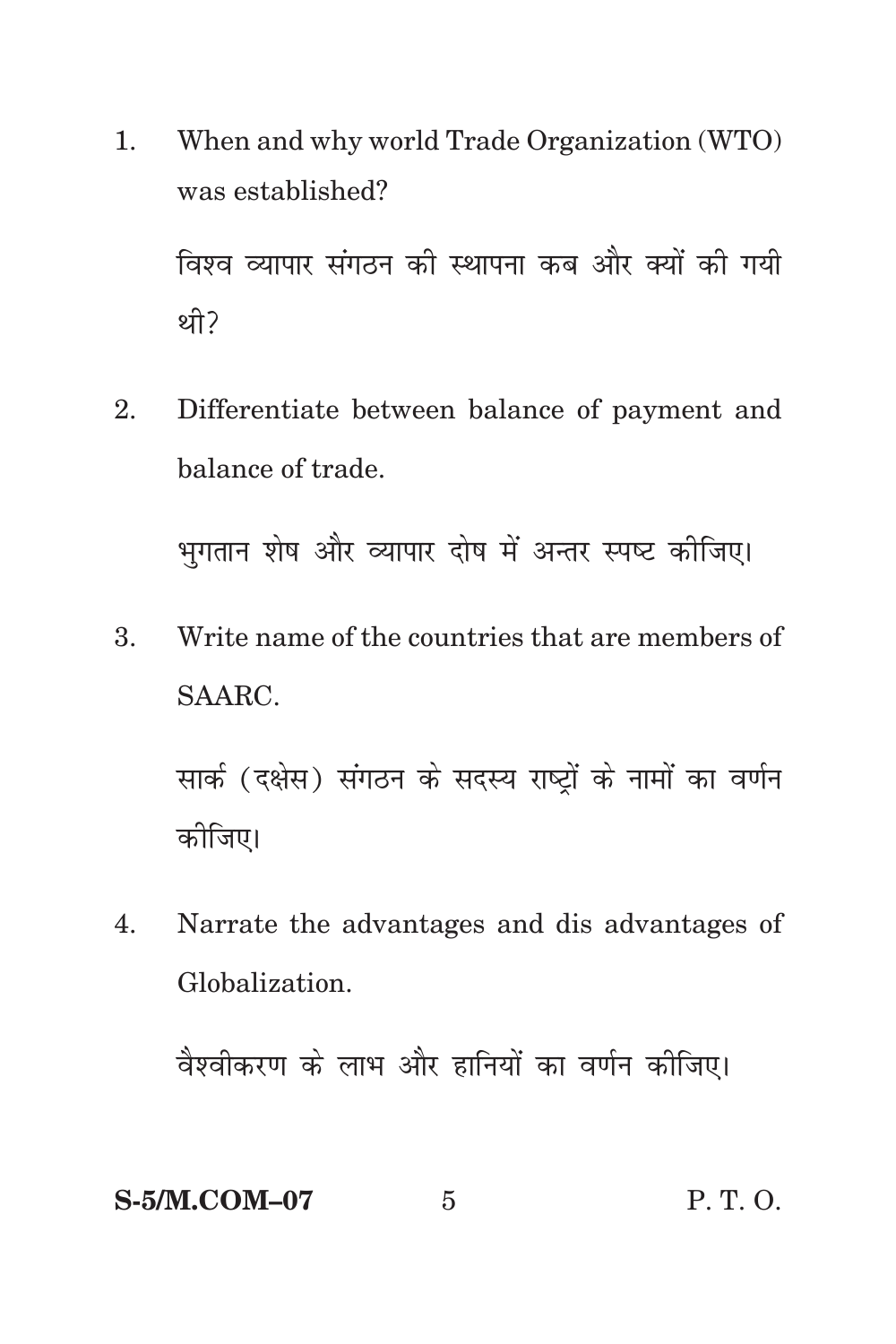- What do you mean by transfer of technology? 5. तकनीकी स्थानात्ररण से आप क्या समझते है?
- State the names of different modes of payment 6. in international business. Illustrate any of these method in detail.

अन्तर्राष्ट्रीय व्यवसाय में भुगतान की विभिन्न विधियों का नाम लिखिए। किसी एक विधि का विस्तार से वर्णन कोजिए।

Write a short note on regulatory framework of 7. international business.

अन्तर्राष्ट्रीय व्यवसाय के नियामक ढाँचे का वर्णन कोजिए।